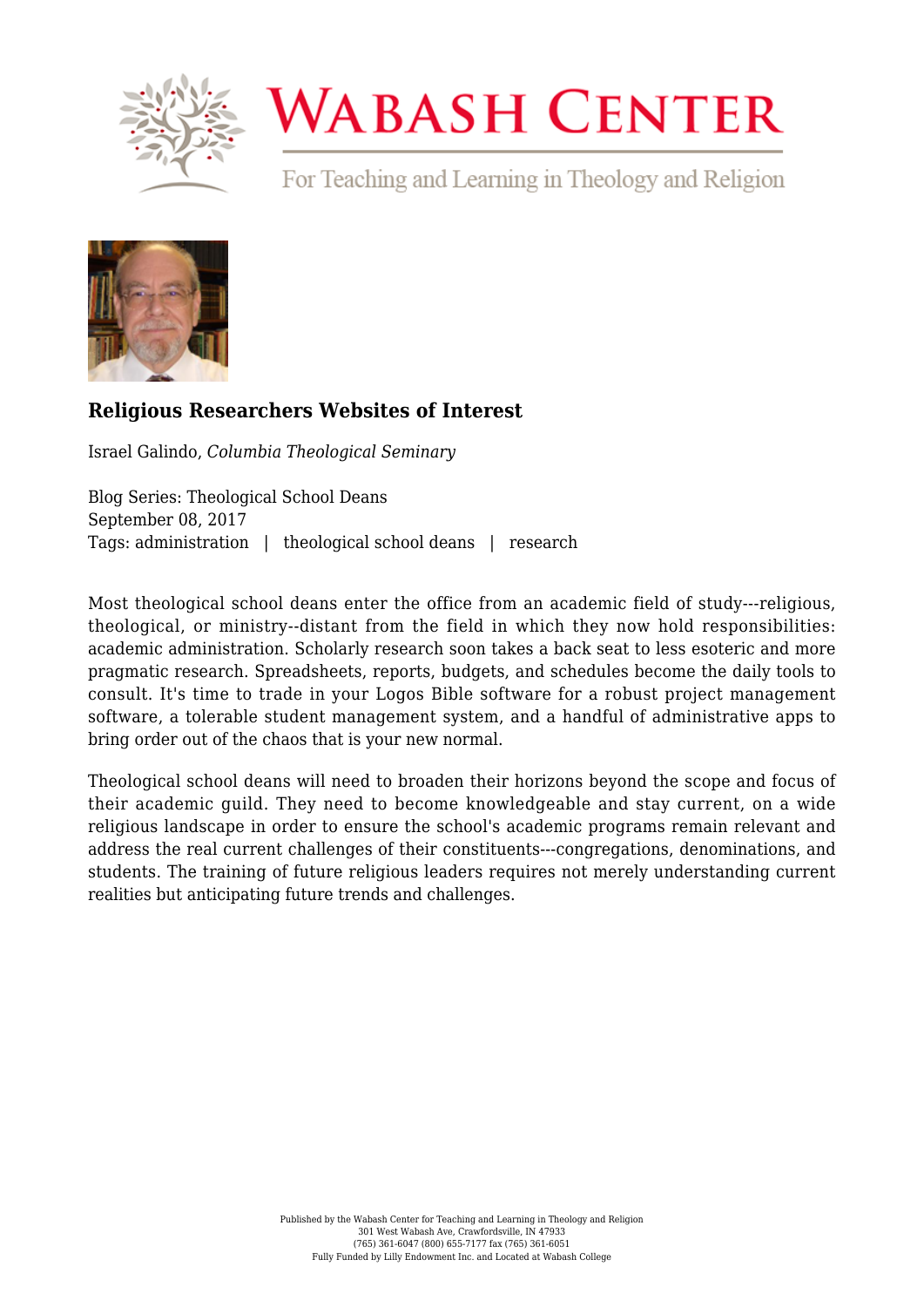

Computer Key orange - Research

Here are links to research sites that can help the dean keep her or his finger on the pulse of the religious landscape. How well do your curricular courses of study reflect or address what you find at this sites?

## **[The Association of Religion Data Archives](http://www.thearda.com/)**

A data nerd's and religion researcher's dream. Contains international and national data and statistics on religion, religious groups, and denominations, including data on U.S. congregational membership. Includes informative educational American religion timelines, and an interactive Community GSI maps and profile reports section. You can build your own congregational or student profile interactive pin map as well as viewing selected maps and areas of interest.

## **[America's Changing Religious Identity](https://www.prri.org/research/american-religious-landscape-christian-religiously-unaffiliated/)** from the Public Religion Research Institute

PRRI's research explores America's changing cultural, religious, and political landscape. PRRI's mission is to help journalists, scholars, thought leaders, clergy, and the general public better understand debates on public policy issues, and the important cultural and religious dynamics shaping American society and politics.

#### **[Cool Congregations](http://www.coolcongregations.org/)**

From Interfaith Power & Light, the Cool Congregations program is designed to support faith communities as they "walk the talk" by reducing their own carbon footprint, thus helping to cool the planet. A side benefit of the program is the 'multiplier effect,' as congregants are encouraged to model the same energy saving behavior at home that they see at their congregation.

# **[Collegeville institute on Vocation](http://collegevilleinstitute.org/the-seminars/about-the-seminars/vocation-across-the-lifespan/)** and **[Collegeville Institute: Exploring Vocation in](http://collegevilleinstitute.org/the-seminars/resources-for-congregations/exploring-vocation-in-community/) [Community](http://collegevilleinstitute.org/the-seminars/resources-for-congregations/exploring-vocation-in-community/)**

The Seminar on Vocation across the Lifespan brings together theologians, social scientists, and ministers to develop a more comprehensive theology of vocation from infancy through old age. The goal of the Seminar is to create resources for congregations and seminaries on the evolving nature of Christian faith and identity throughout the stages of the lifespan. Exploring Vocation in Community was developed in 2011 to serve the broader life of the church and ground the theological work of the Seminars in the lived experiences of Christians in congregations.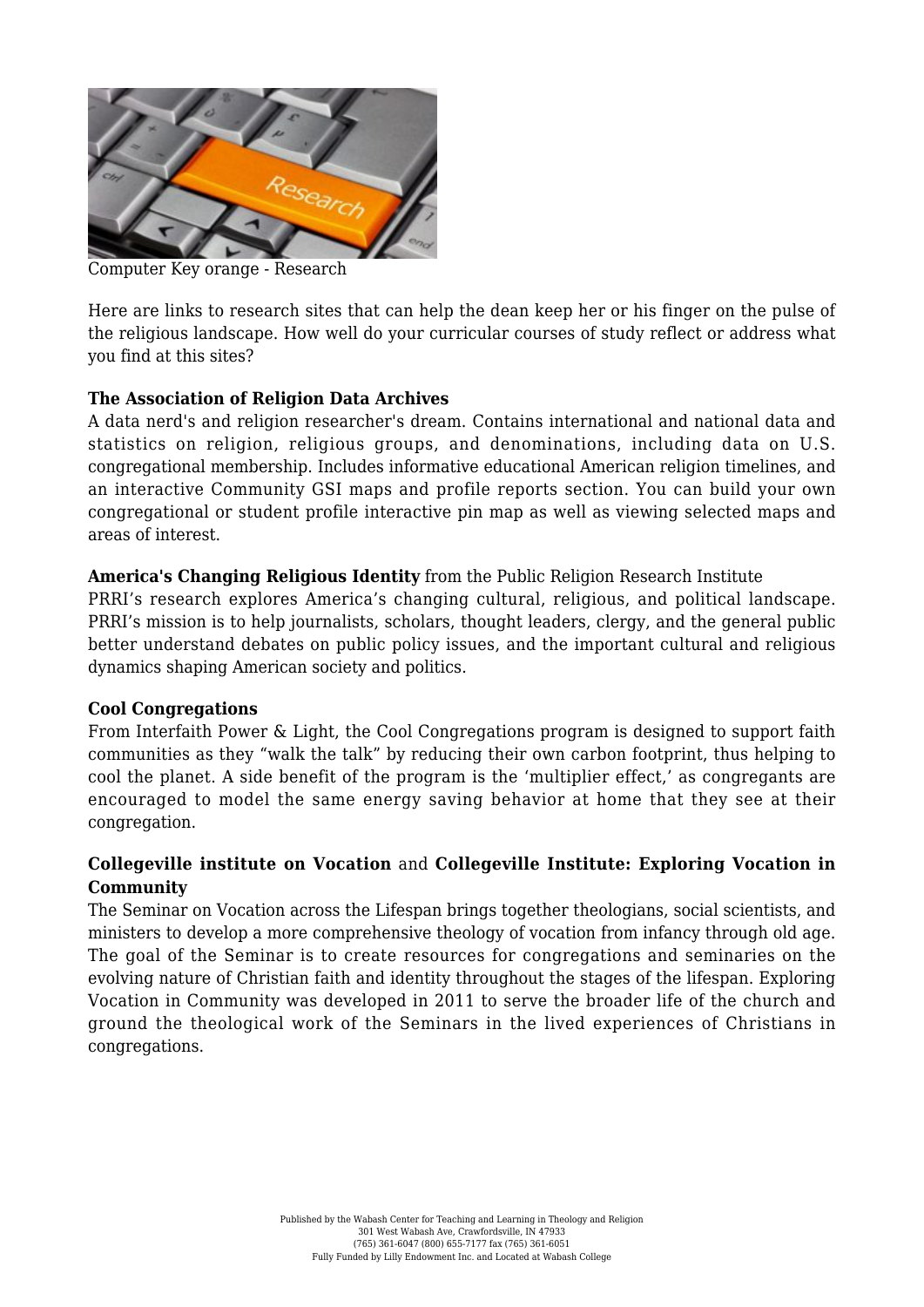#### **[50 Ways to Get a Job](http://50waystogetajob.com/)**

What are your graduates going to do with that theological degree they just received? Truth is, in five years 50% of them will probably not be in ministry--and a goodly number will experience forced termination along their professional ministerial lifespan. 50 Ways to Get a Job is an interactive site addressing the span of vocational arc.

#### **[Studying Congregations](http://studyingcongregations.org/)**

If you haven't come from the field of practical theology you may not be familiar with the longstanding work of the Studying Congregations projects. The site contains great tools and resources for seminarians to study congregations. Many of the frameworks and guides for studying congregations can be applicable for studying your own theological school---its context and mission.

#### **[Religious Worlds of New YorkReligious Worlds of New York](https://religiousworldsnyc.org/)**

News from my home town. No city or region of the country is as religiously diverse as New York. The site offers many educational resources on religions and interfaith dialog. Given the new data from the America's Changing Religious Identity (see link above), this may be a portend of things to come. How well is your theological school preparing ministers for a more diverse world?

#### **[Sunday Assembly](http://www.sundayassembly.com/)**

The Sunday Assembly claims to be the world's fastest growing secular community. The Sunday Assembly was started by Sanderson Jones and Pippa Evans, two comedians who were on the way to a gig in Bath when they discovered they both wanted to do something that was like church but totally secular and inclusive of all—no matter what they believed. The first ever Sunday Assembly meeting took place on January 6th, 2013 at The Nave in Islington. Almost 200 people turned up at the first meeting, 300 at the second and soon people all over the world asked to start one. How's that for "church growth"?

#### **[Association of Theological Schools in the United States and Canada](https://www.ats.edu/)**

Keeping up with the latest developments in theological education is critical to the dean. The Association of Theological Schools (ATS) is the accrediting agency for 270 graduate schools that offer post-baccalaureate professional and academic degree programs to educate persons for the practice of ministry and for teaching and research in the theological disciplines. The Commission on Accrediting of ATS accredits the schools and approves the degree programs they offer. If you're new to the deanship, ATS offers much more than you may imagine.

#### **[Wabash Center for Teaching and Learning in Theology and Religion](https://www.wabashcenter.wabash.edu/)**

Bookmark this site! The Wabash Center supports teachers of religion and theology in higher education through meetings and workshops, grants, consultants, a journal and other resources to make accessible the scholarship of teaching and learning. All Wabash Center programs are funded by Lilly Endowment Inc. If you're new to the deanship, be sure to sign up for their Colloquy for Theological School Deans!